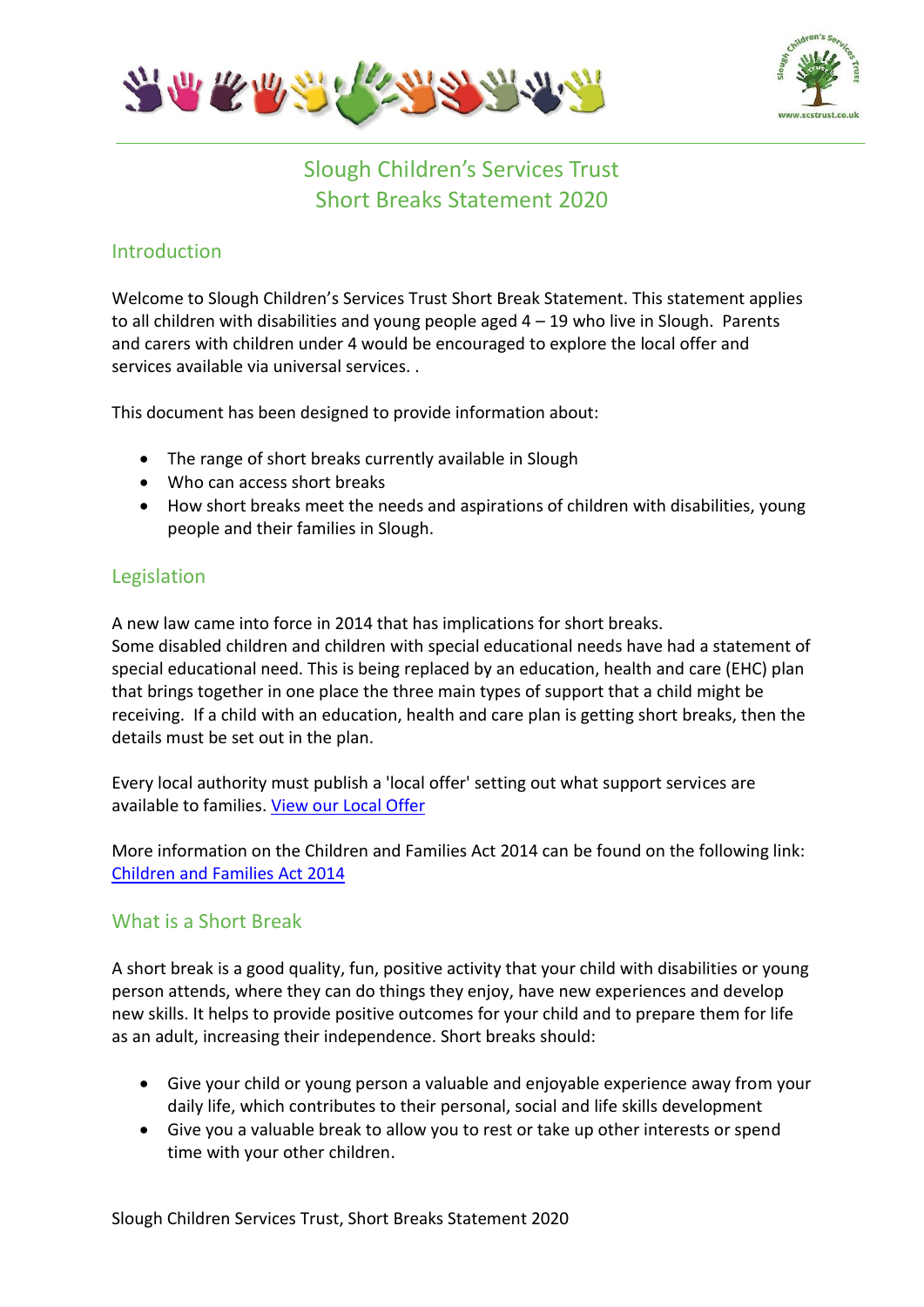



These breaks can take the form of:

- Leisure activities outside of the home
- Daytime care in the home or elsewhere
- Overnight care in the home or elsewhere
- Specialist activities during the evenings, weekends and school holidays.

Short breaks come in many different forms and can last anything from a couple of hours to whole days to overnights. The length and type of short break will depend on your child, young person and the family.

# **Definitions**

The term 'child' is used as an inclusive term to refer to all 0-18 year olds with a disability. Where the context, specifically relates to older children with a disability the term 'young person' is used.

In the Equality Act 2010, a person has a disability if:

- They have a physical or mental impairment
- The impairment has a substantial and long-term adverse effect on their ability to perform normal day-to-day activities.

For the purposes of the Act, these words have the following meanings:

- 'Substantial' means more than minor or trivial
- 'Long-term' means that the effect of the impairment has lasted or is likely to last for at least twelve months
- 'Normal day-to-day activities' include everyday things like eating, washing, walking and going shopping.

Therefore, children and young people are eligible for a short break in Slough if they have a physical or mental impairment, which has a substantial and long-term effect on their ability to carry out day-to-day activities. This may include a physical or learning disability, a hearing or visual impairment. It includes children with Autism and children who may have challenging behaviour as a result of their learning disability. It also includes children who have complex health needs and who may have palliative, life limiting or life threatening condition.

## Vision

Slough Children's Services Trust has a vision for our Short Break Service for children and young people with learning difficulties and disabilities and this is: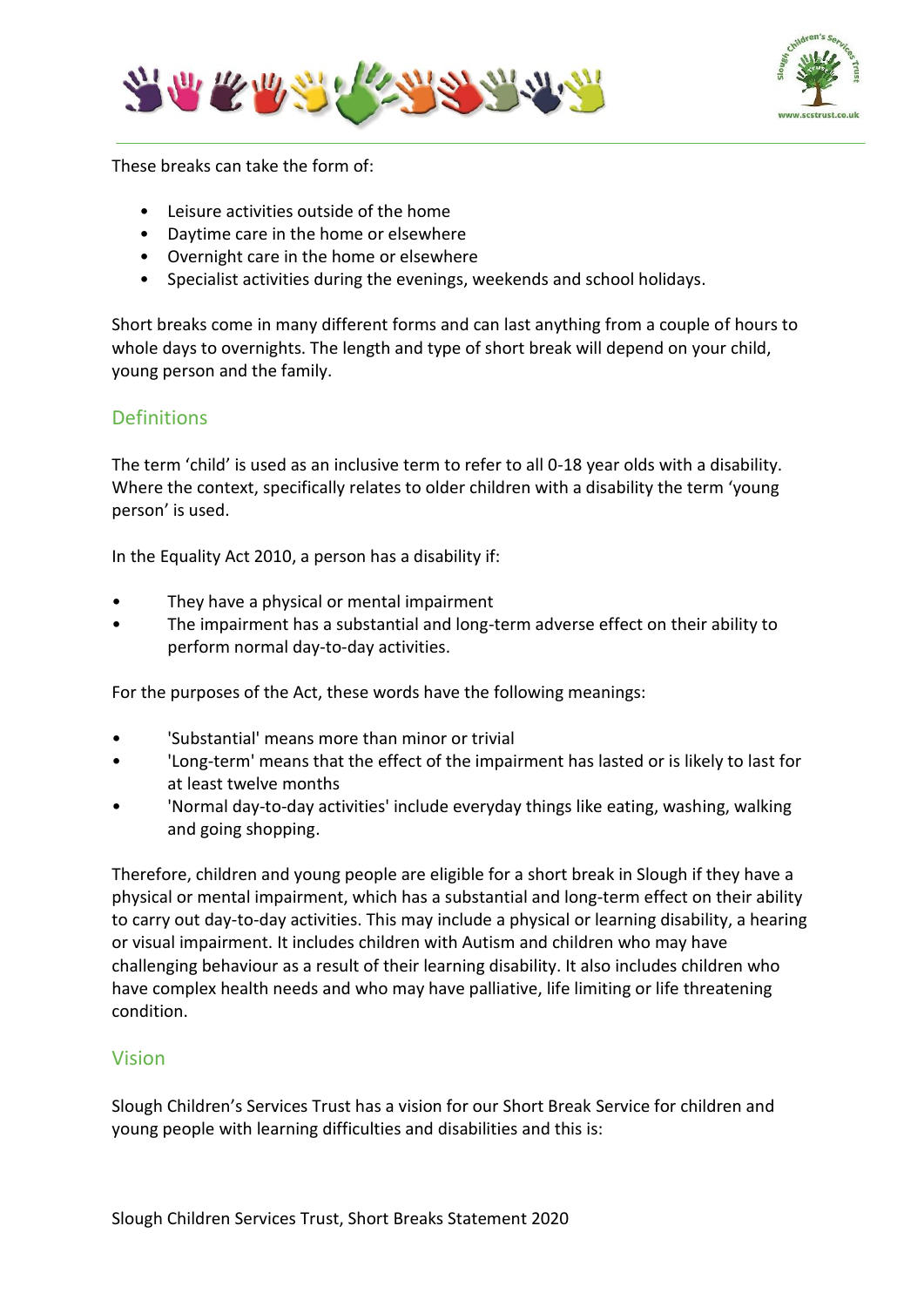



"To enable as many children with disabilities and young people as possible to remain living at home with support from community services to lead normal family lives and have access to universal settings or more specialist local services in accordance with their wishes."

We are therefore committed to:

- Ensuring that we listen to all children with a disability, act on their views and provide them with choices wherever possible
- Ensuring that all disabled children and their families are supported to take part in and enjoy local community life and wherever possible use local childcare facilities, leisure and recreational activities
- Ensuring that as parents/carers you are supported to become equal partners in making decisions about service development and priorities to enable us to work together to improve our services
- Ensuring we provide you with useful information when you need it.

In Slough we aim for all professionals to work in partnership with families, children and young people following person centred principles to provide effective short breaks that meet the needs of all disabled children and their families.

## How do I find out about Short Breaks?

There are currently various ways to find out about short breaks:

- We will continue to advertise short breaks as widely as possible
- We will ensure that the Slough Local Offer holds the relevant information about short breaks and childcare. This can be accessed through [our Local Offer](https://www.sloughfamilyservices.org.uk/kb5/sloughcst/directory/localoffer.page?directorychannel=5)
- The Slough Family Information Service can provide information about short breaks and can be contacted on 01753 476589 or [FIS@slough.gov.uk](mailto:FIS@slough.gov.uk)
- Ask another parent perhaps through contacting Special Voices or attending one of their coffee mornings. Special Voices can be contacted on 07990 693439 or [info@specialvoices.co.uk](mailto:info@specialvoices.co.uk)
- Ask a professional who is supporting you and your child and they will be able to find out for you
- Contact Commissioning on [commissioning@scstrust.co.uk](mailto:commissioning@scstrust.co.uk)

It is very important that you book your child's activities as early as possible to avoid disappointment and to ensure any necessary specific training can be provided

## Range of Short Break Provisions

As children and young people with a disability have varying needs and diverse family settings, we set out to provide a wide range of short break provision to meet those needs. We have looked at our information about the number of children with disabilities living in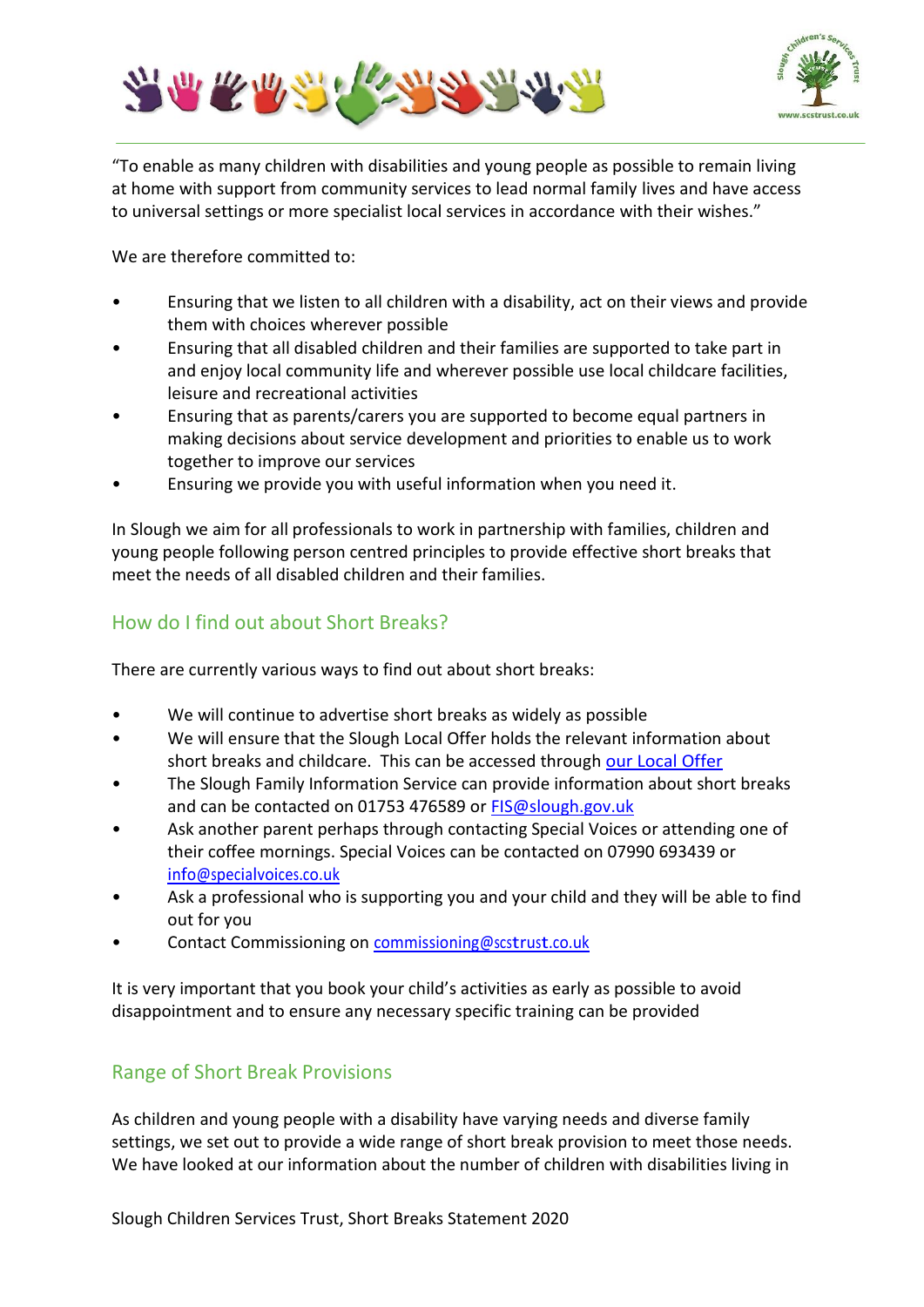



Slough and we have listened to what parents/carers, young people, the voluntary sector and other professionals have told us about what short break children want and families need. Types of short breaks in Slough include:

### **Universal Short Breaks**

- After School Clubs
- Weekend clubs
- School summer holiday clubs.

### **Social Work Referral only Short Breaks**

- Overnight stays (with an approved foster carer or in a residential unit)
- Daytime stays (with an approved foster carer or in a residential unit)
- Support in the home.

We have made funding available to a range of organisations that contribute to an affordable programme of activities that offer regular short breaks across the year, with a greater number of hours provided during the summer holidays.

Some families whose child's needs are severe and profound, and have been assessed as needing a break from caring, may choose to have a direct payment instead of a service provided by us.

A direct payment enables families to arrange and pay for the type of short break support that is best for them. For example, some families use a direct payment to employ a personal assistant to give them some 'time out' from caring responsibilities.

For simplicity, fairness and ease of understanding, Slough has classified its short break provision into three categories:

### **Level 1 – Universal Services**

Universal or mainstream services are opportunities for children and young people with disabilities to successfully access universal mainstream settings with or without additional support. These are services that any child with or without a disability can access. If support is required this help may be in the form of a support worker to provide additional care, specialist training and advice or the provision of specialist equipment. If support is required then an assessment will be undertaken by the professionals who are supporting your child and this will be presented to Slough Children's Services Trust to consider. In 2019/2020, requests for support should be forwarded to the Slough Children's Services Trust, Commissioning, St Martins Place, 51 Bath Road, Slough, SL1 3UF.

Access to Universal Services such as leisure centres, libraries, playgrounds, youth clubs, children's centre's, extended school clubs, holiday clubs, childcare and uniformed clubs such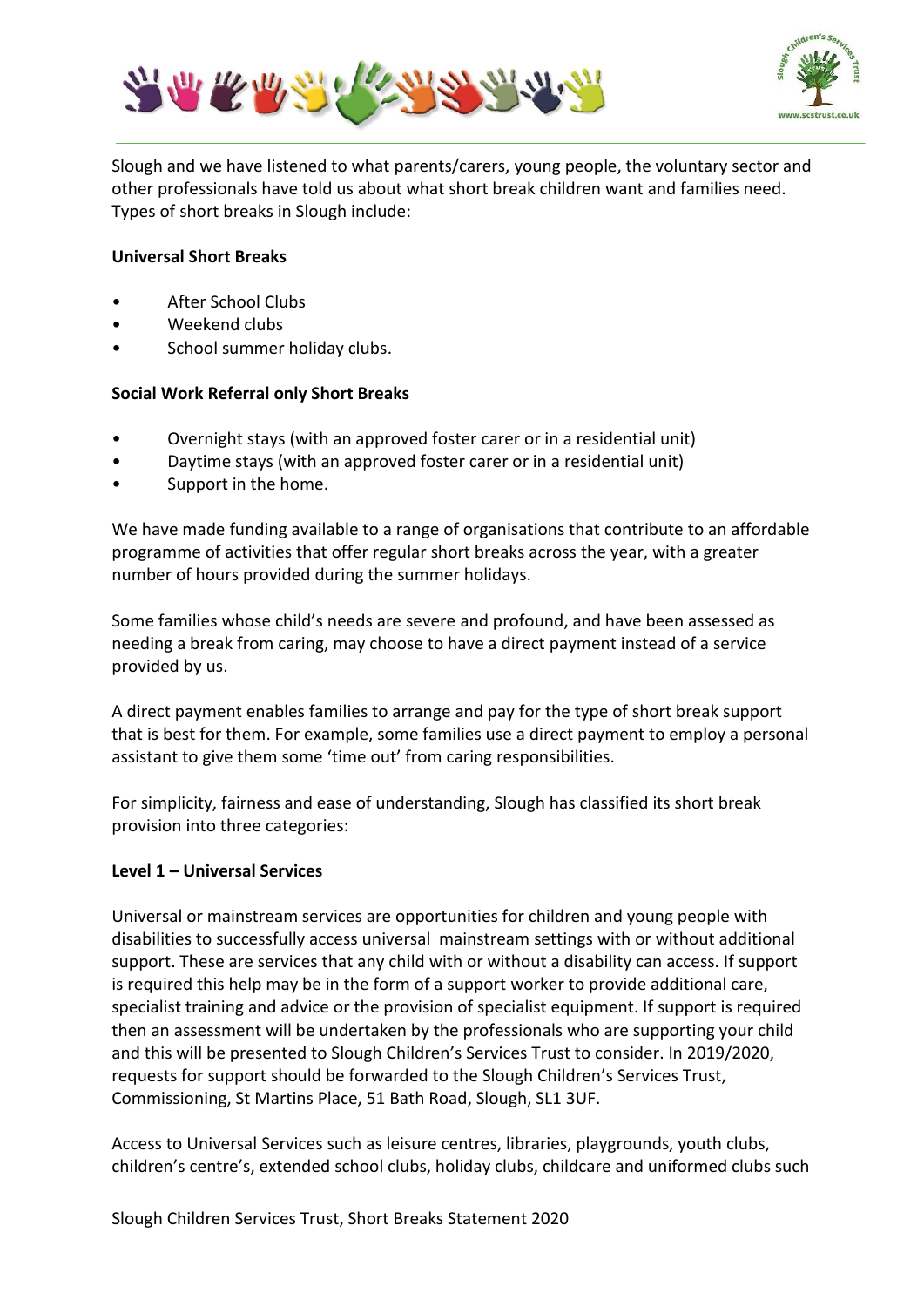



as scouts and guides is very important for disabled children and their families, and as many children and young people as possible should be able to use these services. Work has been undertaken to ensure that universal services are accessible and welcoming children with disabilities and their families. Awareness training has been accessed by some providers to help their services to be more inclusive. Access is self referral but it is important that you talk to the provider about your child's needs so they can understand what additional support maybe required for your child to participate in and enjoy the activities.

You will need to find out if there is a place available for your child, or whether you will need to put his/her name down on a waiting list as generally it is a question of first come first served.

There are many types of clubs and activities available at this level so to find out what is available in Slough Local Offer at www.sloughfamilyservices.org.uk/localoffer or if you would prefer to speak to someone about services available, phone the Family Information Service on 01753 476589.

## **Level 2 – Targeted Services**

Level 2 Targeted Services are groups that have specialised in the provision of short breaks for children and young people with disabilities. Children and young people accessing these services can range from those having no formal assessment, to providers' initial assessment or an Early Help Assessment. After receiving very positive feedback about the choices and range of activities in previous years, we have allocated funding for short breaks to organisations to provide activities after school, at weekends and during the school holidays.

These organisations include:

- Arbour Vale School
- The Beehive Foundation
- Breakaway Breakout Short Breaks
- Camp Mohawk
- Thames Valley Adventure Playground.

As part of our agreement with these organisations they are required to provide quarterly feedback from both parents/carers and children and young people, as well as accounts and data to inform us about participation and the development of future services.

### **Level 3 – Specialist Services**

Specialist services are designed for children and young people with complex levels of need and therefore require a social care and/or health assessment.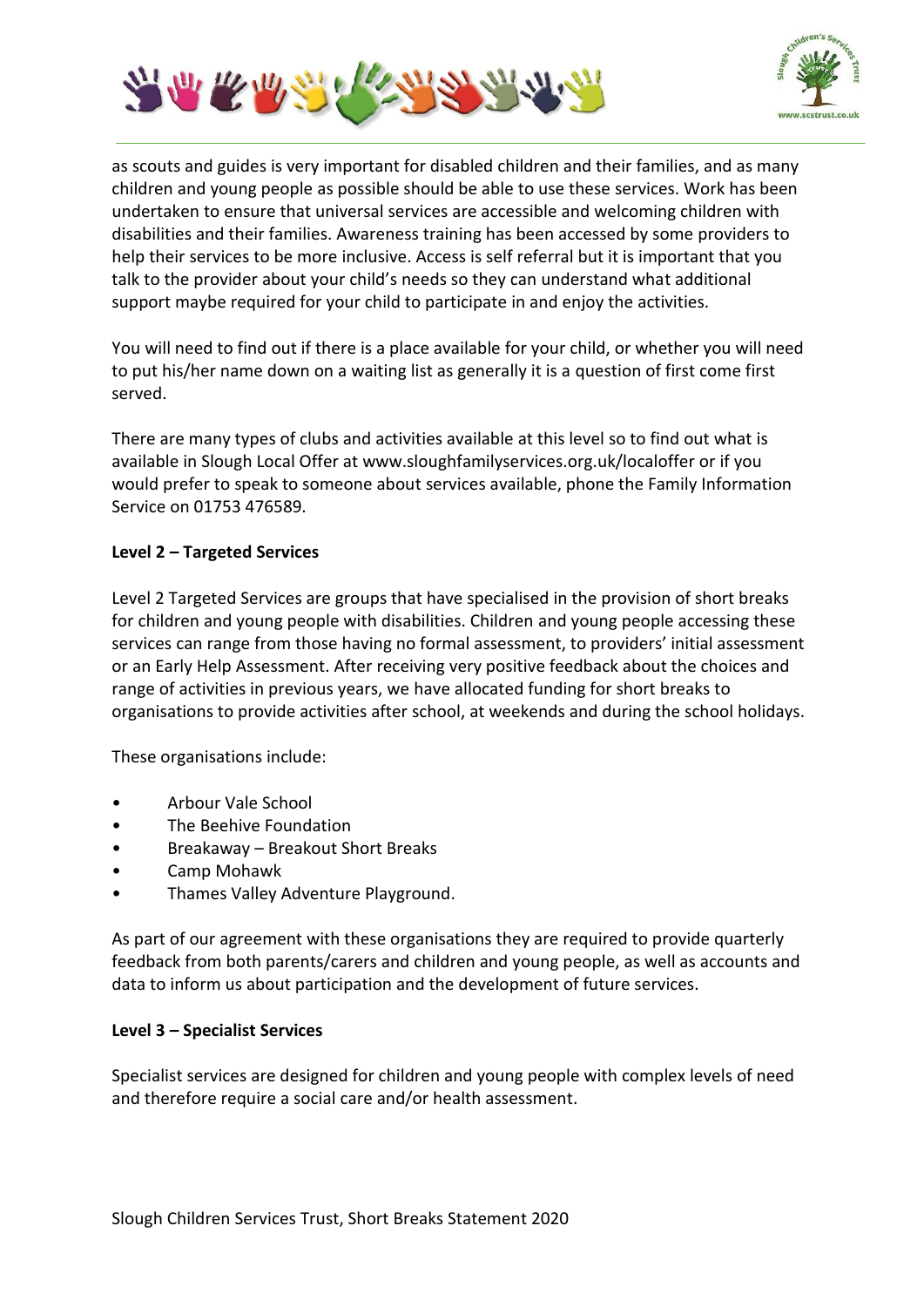



### Short Break Service Diagram

| Level <sub>1</sub>              | Level <sub>2</sub>           | Level 3                        |  |
|---------------------------------|------------------------------|--------------------------------|--|
| Universal Services (open to all | Targeted Services (Children  | Specialist Services            |  |
| children and young people       | with additional needs /      |                                |  |
| with and without an             | disability.                  |                                |  |
| additional need/ disability)    | Aged 4-19 years)             |                                |  |
| No assessment necessary unless  | Providers (supported short   | Assessment undertaken by       |  |
| additional provision is         | breaks) or Early Help        | social care and/or health      |  |
| required                        | Assessment                   |                                |  |
| Children's centres, sport,      | Arbour Vale School (After    | Direct Payments Specialist     |  |
| youth & leisure, libraries,     | school clubs, Saturday and   | Health Services Breakaway      |  |
| child care, holiday activities  | holidays)                    | Residential Respite Unit       |  |
| MAX Card                        | Thames Valley Adventure      | Short Break Providers by       |  |
|                                 | Playground                   | Commissioning Team for care or |  |
|                                 | <b>Breakout Short Breaks</b> | short breaks overnight         |  |
|                                 | (holidays) Camp              |                                |  |
|                                 | Mohawk                       |                                |  |
|                                 | Beehive Foundation (school   |                                |  |
|                                 | holidays)                    |                                |  |
|                                 |                              |                                |  |
|                                 |                              |                                |  |
|                                 |                              |                                |  |

## How much will the service cost?

Level 1 – In Universal Services you will pay the full rate charged by the individual service providers

Level 2 - In Targeted Services the Local Authority will have subsidised the services so that you will pay a reduced fee for the activities. Details of the charges can be found by contacting the organisation.

Level 3 – In The Specialist Services families will have an assessment of need. The cost for this level will be met by the Trust.

Universal, Targeted and Specialist prices are set by the providers, the Trust works hard with the providers to use ensure the prices are reasonable. Families should be encouraged to use disability allowances to enable their children and young people to participate in fun and interesting activities whilst simultaneously providing a break from caring for the parents and carers. Parents and carers of Children under 4 years of age are encouraged to use universal services which can be found on the Slough Local Offer.

## Short Break Service Reviews

Slough Children Services Trust, Short Breaks Statement 2020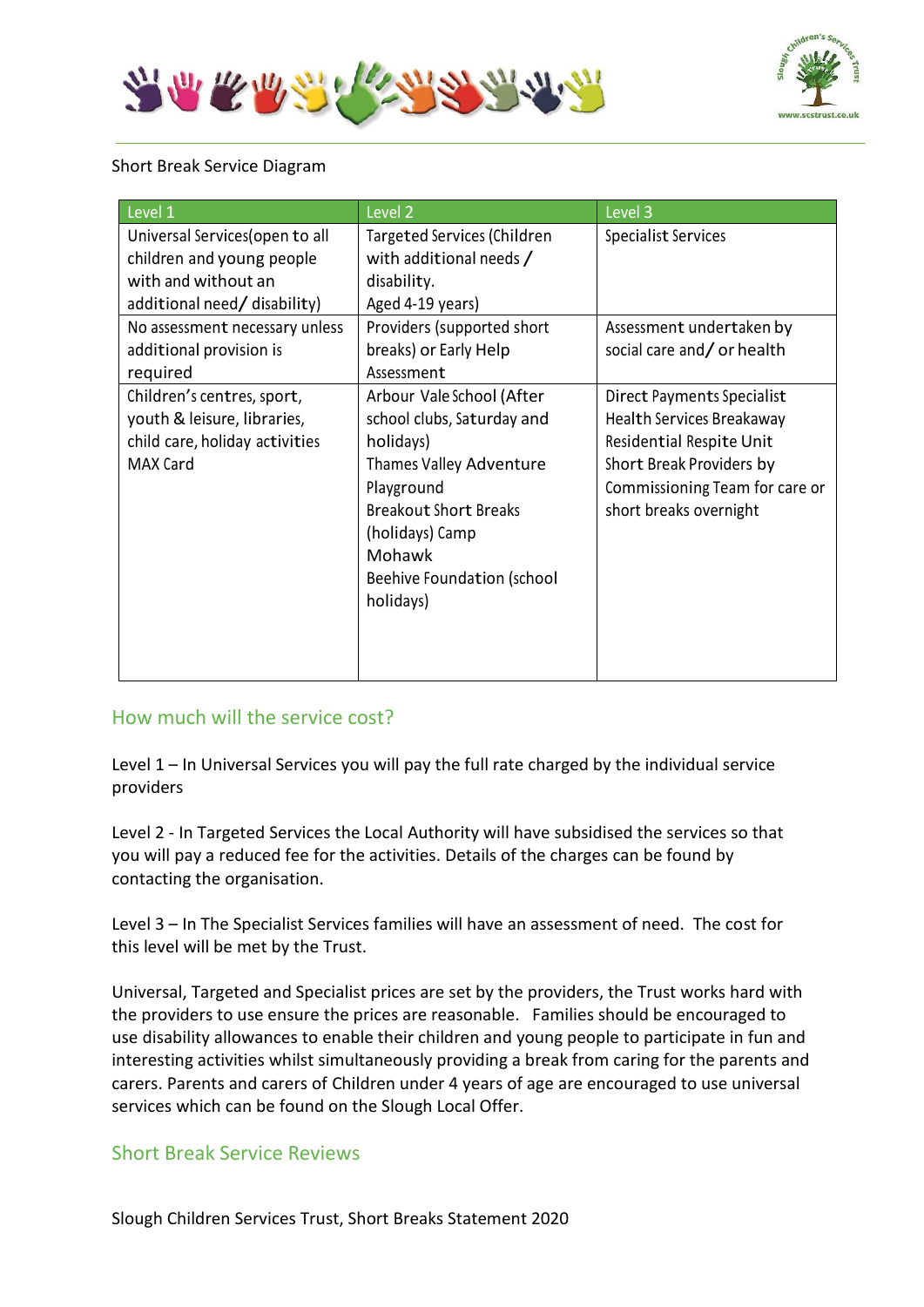



The Trust is in the process of reviewing how funding is allocated; our ambition is to ensure there are a broad range of services available for all to access. At present, funding has been allocated to different providers and it is necessary to review the services offered to children and families on a regular basis. The providers are required to send us your feedback and your child's feedback every year if you have used the service. How this is achieved for our three levels is explained below:

Level 1 – we have allocated funding to provide additional support for short breaks within the Universal Services based on the needs of the child and this is also open to children under 4 years of age

Level 2 – the providers for targeted services have been commissioned by Slough Children's Services Trust and these services will be monitored and evaluated on a regular basis to ensure they are still meeting the needs of children and young people of ages 4-19 years and providing best value for money. Your feedback and feedback from your child about services you have used is very important to us.

Level 3 – if you receive specialist short breaks this will be regularly reviewed and is subject to change based on presenting needs. A recommendation may be made that needs can be met by a Level 2 service.

| Organisation                                                  | <b>Activities</b>                                        | <b>Email</b>                                                 | <b>Phone</b><br><b>Number</b> |
|---------------------------------------------------------------|----------------------------------------------------------|--------------------------------------------------------------|-------------------------------|
| Arbour Vale School                                            | <b>After School Clubs</b><br>Saturday + Holiday<br>Clubs | deangray@arbourvale.slough.sch.uk                            | 01753<br>515566               |
| <b>Beehive Foundation</b>                                     | <b>Holiday Club</b>                                      | clare@thebeehivefoundation.co.uk<br>sandrapbeehive@gmail.com | 07864<br>573199               |
| <b>Breakaway</b><br>(Breakout Short<br><b>Breaks Service)</b> | <b>Holiday Activities</b>                                | Ranbir.Sidhu@scstrust.co.uk                                  | 01753<br>825365               |
| Camp Mohawk                                                   | <b>Holiday Activities</b>                                | info@campmohawk.org.uk                                       | 01189<br>404045               |
| <b>Thames Valley</b><br>Adventure<br>Playground               | Saturdays +<br><b>School Holidays</b>                    | office@tvap.co.uk                                            | 01628<br>628599               |

# Information and Contact Details for Targeted Services

# Information for Parents/Carers – your questions answered

## How do I know my child's needs will be met?

The service provider will be expected to ensure that your child is included in all the activities on offer at the setting. This will be subject to undertaking any risk assessments and where

Slough Children Services Trust, Short Breaks Statement 2020